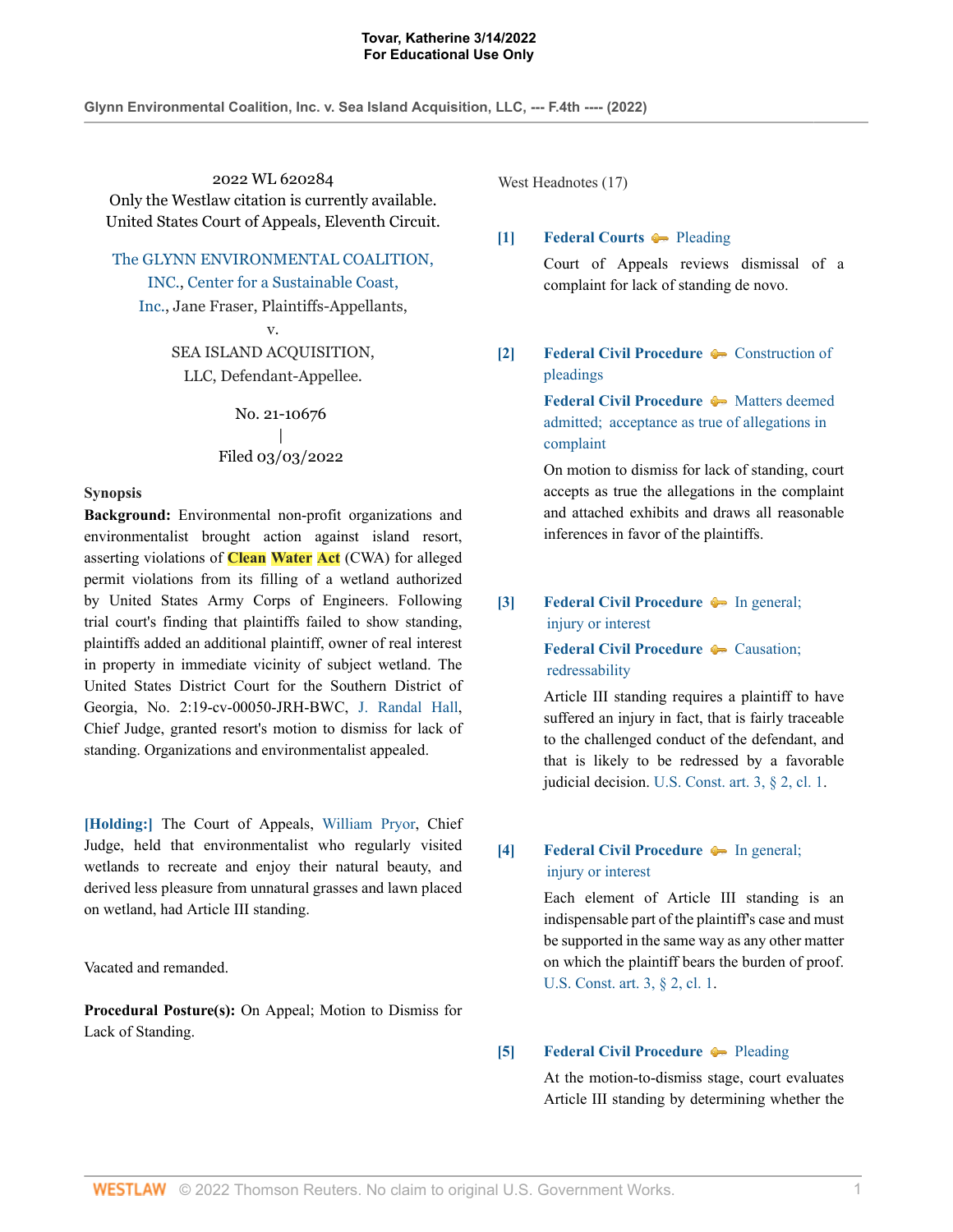#### **Glynn Environmental Coalition, Inc. v. Sea Island Acquisition, LLC, --- F.4th ---- (2022)**

complaint clearly alleges facts demonstrating each element. U.S. Const. art. 3, § 2, cl. 1.

# **[6] Federal Civil Procedure**  $\bullet$  In general;  injury or interest

Injury in fact required for Article III standing must be concrete, particularized, and actual or imminent; injury that is conjectural or hypothetical is constitutionally insufficient. U.S. Const. art. 3, § 2, cl. 1.

### **[7] Federal Civil Procedure**  $\blacklozenge$  **Pleading**

At motion-to-dismiss stage, general factual allegations of injury can suffice to establish Article III standing, so long as complaint plausibly and clearly alleges concrete injury. U.S. Const. art. 3, § 2, cl. 1.

### **[8] Federal Civil Procedure** Pleading

Only factual allegations, and not legal conclusions, are relevant to court's inquiry as to Article III standing on motion to dismiss, and mere conclusory statements do not suffice. U.S. Const. art. 3, § 2, cl. 1.

# **[9] Federal Civil Procedure**  $\bullet$  Matters deemed admitted;  acceptance as true of allegations in complaint

A "conclusory statement," which the court will disregard on motion to dismiss, is a legal conclusion that is couched as a factual allegation.

# **[10] Environmental Law**  $\rightarrow$  Cognizable interests and injuries, in general

An individual suffers an "aesthetic injury," for purposes of Article III standing, when she uses the affected area and is a person for whom the aesthetic value of the area will be lessened by the challenged activity. U.S. Const. art. 3, § 2, cl. 1.

# **[11] Environmental Law**  $\leftarrow$  Cognizable interests and injuries, in general

An individual can meet her burden of establishing aesthetic injury, for purposes of Article III standing, at the pleading stage by attesting that she uses an area affected by the alleged violations and that her aesthetic interests in the area have been harmed. U.S. Const. art. 3, § 2, cl. 1.

# **[12] Environmental Law**  $\bullet$  **Cognizable interests** and injuries, in general

Aesthetic well-being is an important ingredient of quality of life in society and is a recognized interest, for purposes of determining injury in fact for Article III standing, even though it is often shared by the many rather than the few. U.S. Const. art. 3, § 2, cl. 1.

# **[13] Environmental Law**  $\rightarrow$  Other particular parties

Environmentalist who regularly visited an area of wetlands to recreate and enjoy their natural beauty had Article III standing to assert violations of **Clean Water Act** (CWA) against island resort for alleged permit violations from its filling of a wetland with outside materials because it had diminished her aesthetic interest in that wetland and its natural habitat and vegetation from the unnatural grasses and lawn placed on the wetland. S. Const. art. 3, § 2, cl. 1; Federal Water Pollution Control Act

Amendments of 1972, § 101 et seq., 33 U.S.C.A. § 1251 et seq.

# **[14] Federal Civil Procedure**  $\bullet$  In general;  injury or interest

In context of determining Article III standing, federal courts enjoy power to protect interest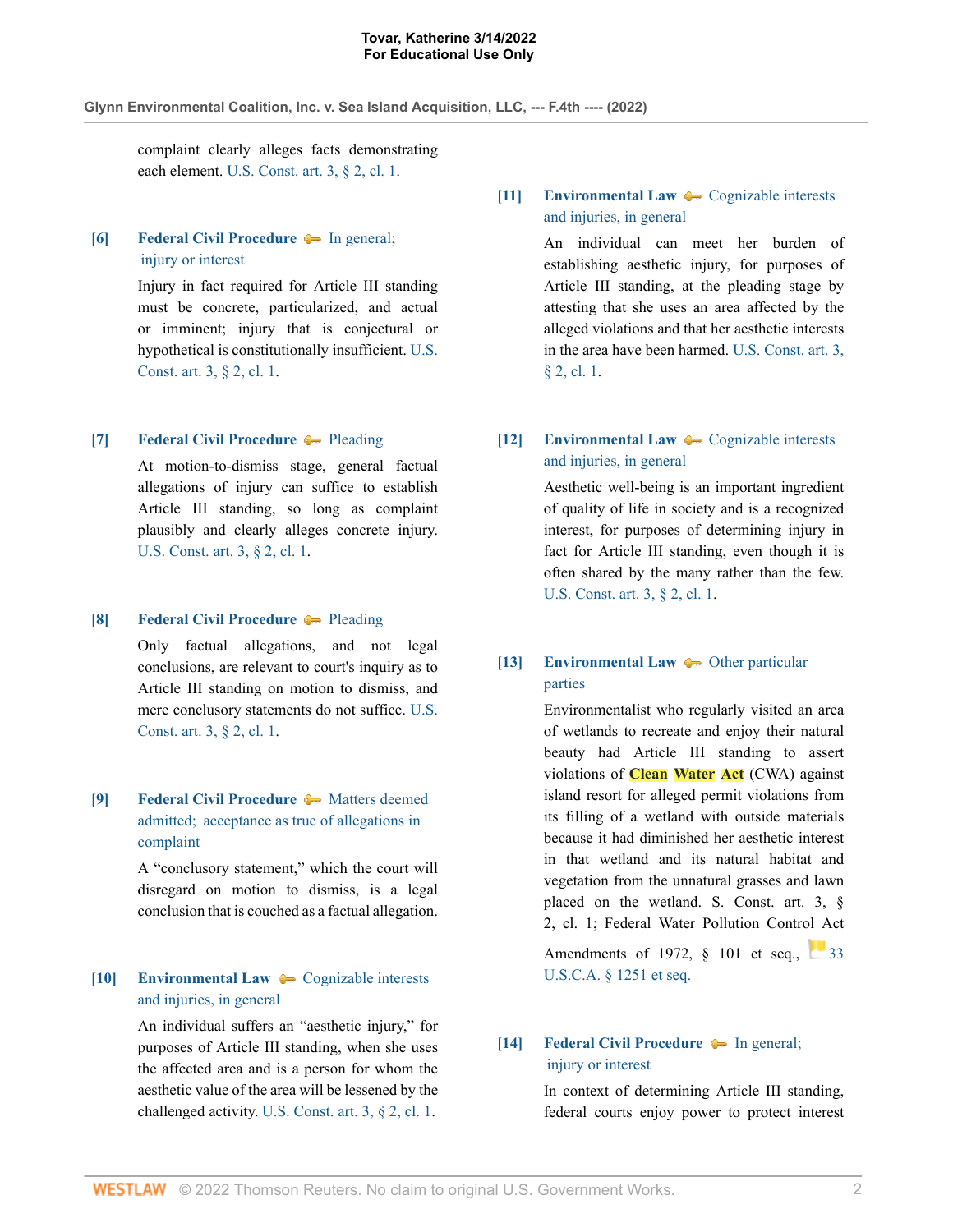### **Glynn Environmental Coalition, Inc. v. Sea Island Acquisition, LLC, --- F.4th ---- (2022)**

that is shared by many rather than the few. U.S. Const. art. 3, § 2, cl. 1.

# **[15] Federal Civil Procedure**  $\blacklozenge$  **Rights of third** parties or public

Fact that injury may be suffered by large number of people does not make that injury nonjusticiable generalized grievance, for purposes of determining Article III standing. U.S. Const. art. 3, § 2, cl. 1.

# **[16] Federal Civil Procedure**  $\blacklozenge$  Rights of third parties or public

Injury can be widely shared and remain actionable, for purposes of Article III standing, so long as impact on plaintiff is not plainly undifferentiated and common to all members of public. U.S. Const. art. 3, § 2, cl. 1.

# **[17] Federal Civil Procedure**  $\bullet$  In general;  injury or interest

Person can suffer injury, for purposes of Article III standing, from unsightly nature of private property under well-settled tort law, even if he cannot always prevail on his underlying claim. U.S. Const. art. 3, § 2, cl. 1.

Appeal from the United States District Court for the Southern District of Georgia, D.C. Docket No. 2:19-cv-00050-JRH-BWC

## **Attorneys and Law Firms**

Johnny A. Brunini, Laura D. Heusel, Butler Snow, LLP, Ridgeland, MS, Righton Johnson Lewis, Butler Snow, Atlanta, GA, for Plaintiff-Appellant The Glynn Environmental Coalition, Inc.

Johnny A. Brunini, Laura D. Heusel, Butler Snow, LLP, Ridgeland, MS, Righton Johnson Lewis, Butler Snow, Atlanta, GA, Adam Michael Langley, Butler Snow, LLP, Memphis, TN, for Plaintiffs-Appellants Center for a Sustainable Coast, Inc. and Jane Fraser.

James B. Durham, Matthew Brett Balcer, Joseph G. Emanuel, Hall Booth Smith, PC, Brunswick, GA, for Defendant-Appellee.

Before William Pryor, Chief Judge, Jordan, Circuit Judge, and Brown, \* District Judge.

### **Opinion**

## William Pryor, Chief Judge:

**\*1** This appeal concerns whether a local environmentalist who regularly visits an area of wetlands to recreate and enjoy their natural beauty has standing to complain about the filling of a wetland with outside materials because it has diminished her aesthetic interest in that wetland. Because these allegations suffice to establish an injury in fact, we vacate the order of dismissal and remand for further proceedings.

#### **I. BACKGROUND**

At this stage, we accept as true the following allegations of the complaint. Sea Island Acquisition, LLC, owns a 0.49-acre parcel of land near Dunbar Creek in Glynn County, Georgia, next to the parking lot for its nearby hotel. The parcel is considered a wetland under the **Clean Water Act**. When Sea Island sought to fill that parcel with outside materials, the Act required Sea Island to obtain a certification from the State of Georgia and a permit from the United States Army

Corps of Engineers. *See* 33 U.S.C. §§ 1311(a), 1341(a)(1),  $1344(a)$ , (e).

The Act allows for two kinds of permits. For the first kind, an individual permit, a person seeking to fill a wetland must submit to the appropriate Corps district office a detailed application, *see* 33 C.F.R. §§ 325.1(c)–(d), 325.2(a), that includes "a list of authorizations required by other federal, interstate, state, or local agencies for the work, including all approvals received or denials already made" by those agencies, *id.* § 325.1(d). The application then undergoes "public notice and receipt of comments," *id.* § 325.5(b)(1),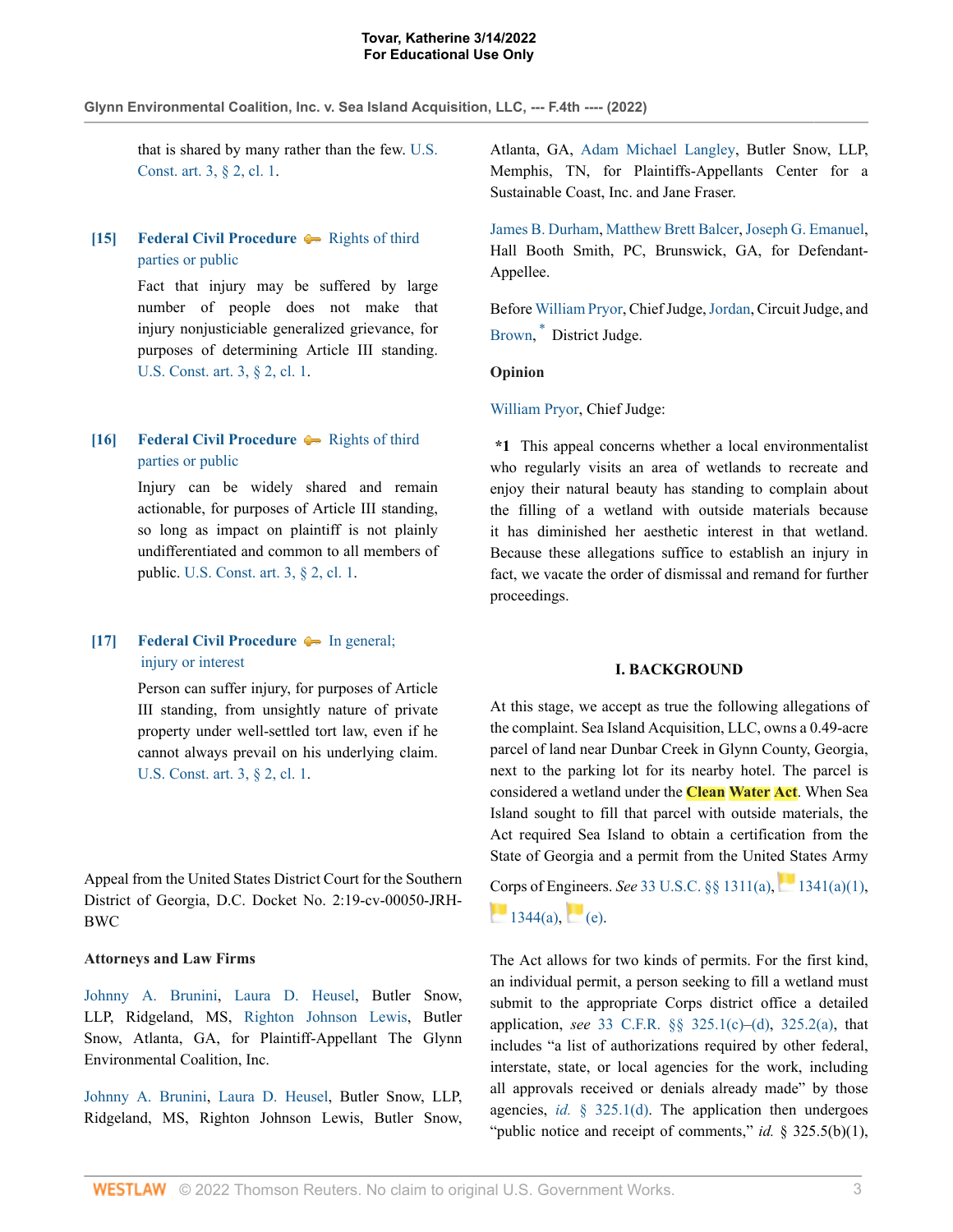**Glynn Environmental Coalition, Inc. v. Sea Island Acquisition, LLC, --- F.4th ---- (2022)**

and the Corps issues a "decision document" that reports the view of the issuing official concerning the "probable effect of the proposed [project] on the public interest" and imposes "special conditions" on the project to the extent those conditions are appropriate to minimize environmental impact, *see id.* § 325.2(a)(6). The second kind of permit, a general permit, is valid for a period of no more than five years for activities that will not cause significant environmental harm.

# *See* 33 U.S.C. § 1344(e).

Nationwide Permit 39, a general permit, was issued in 2012. It allowed the filling of wetlands "for the construction ... of commercial and institutional building foundations and ... attendant features ... necessary for the use and maintenance of the structures" on the wetlands. Reissuance of Nationwide Permits, 77 Fed. Reg. 10184-01, 10279 (Feb. 21, 2012). In 2012, the Georgia Environmental Protection Division issued a conditional certification for all projects that were allowed by Permit 39.

On January 10, 2013, Sea Island submitted a pre-construction notification to the Corps for its plan to fill its wetland for the purpose of constructing a commercial building. The notification represented that Sea Island intended to fill 0.49 acres of what might be a wetland under the Act. Sea Island also sought a jurisdictional determination by the Corps of whether the parcel was a wetland. Sea Island proposed building "[r]etaining walls ... to reduce [the] overall footprint of the project in the wetlands," as well as purchasing 3.48 wetland "mitigation credits" to offset the loss of wetlands.

**\*2** On February 20, 2013, the Corps issued a preliminary jurisdictional determination that the 0.49-acre parcel of land might be a wetland, and the Corps "verified authorization" of the proposed project. The authorization lasted for two years or until Permit 39 was "modified, reissued, or revoked," plus an additional year from that time to complete the work.

Although Sea Island had represented to the Corps that it intended to construct or expand a "commercial and institutional building foundation[ ] ... and [an] attendant feature[ ]," (Quoting Reissuance of Nationwide Permits, 77 Fed. Reg. at 10279.) "Sea Island intentionally and maliciously misrepresented" that intent. "Sea Island never intended to comply" with Permit 39 or the Georgia Conditional Permit and "only applied for [Permit 39] to save time and money." Instead, it intended to "landscape over" the wetland, which is near "its hotel, the Inn at Sea Island." "Sea Island filled" the wetland with "fill material ... between February 20, 2013, and March 27, 2013," but it still has not erected nor has any intention to erect any buildings or structures on the wetland.

Sea Island created various documents before and after its notification to the Corps that are allegedly inconsistent with its representations to the Corps. For example, Sea Island submitted a preliminary site plan to Glynn County on November 20, 2012—before its notification to the Corps —that did not show a proposed building. And the final construction plans created on November 27, 2012, evidenced that Sea Island intended to place permanent sodding on the wetland.

Finally, Sea Island made inconsistent representations regarding the presence of curb cuts in the pavement. Curb cuts would be necessary to operate an administrative office and parking lot because curb cuts lower the curb to allow cars to enter the parking lot and pedestrians to step onto the sidewalk. Even though Sea Island's application to the Corps indicated that there would be curb cuts in the pavement, the preliminary and final plats sent to the county did not show curb cuts, and the final project does not have them. Further, Sea Island placed utilities such that it would be extremely difficult, if not impossible, to add curb cuts.

The Glynn Environmental Coalition, Inc., the Center for a Sustainable Coast, Inc., and Jane Fraser sued Sea Island. The organizations are Georgia non-profit corporations. Some of their members, including Fraser, reside in Glynn County near the wetland. The organizations provide their members with information concerning environmental developments in the area.

The environmentalists alleged that Sea Island did not comply with the Act's permitting process because it filled the wetland for the purpose of landscaping and not constructing a commercial structure, it did not comply with the Georgia conditional certification, the authorization under Permit 39 had expired without compliance, and the authorization was null and void because Sea Island "intentionally and maliciously misled the Corps." The environmentalists sought a declaratory judgment, an injunction "compelling Sea Island to restore" the wetland, civil penalties, and attorney's fees.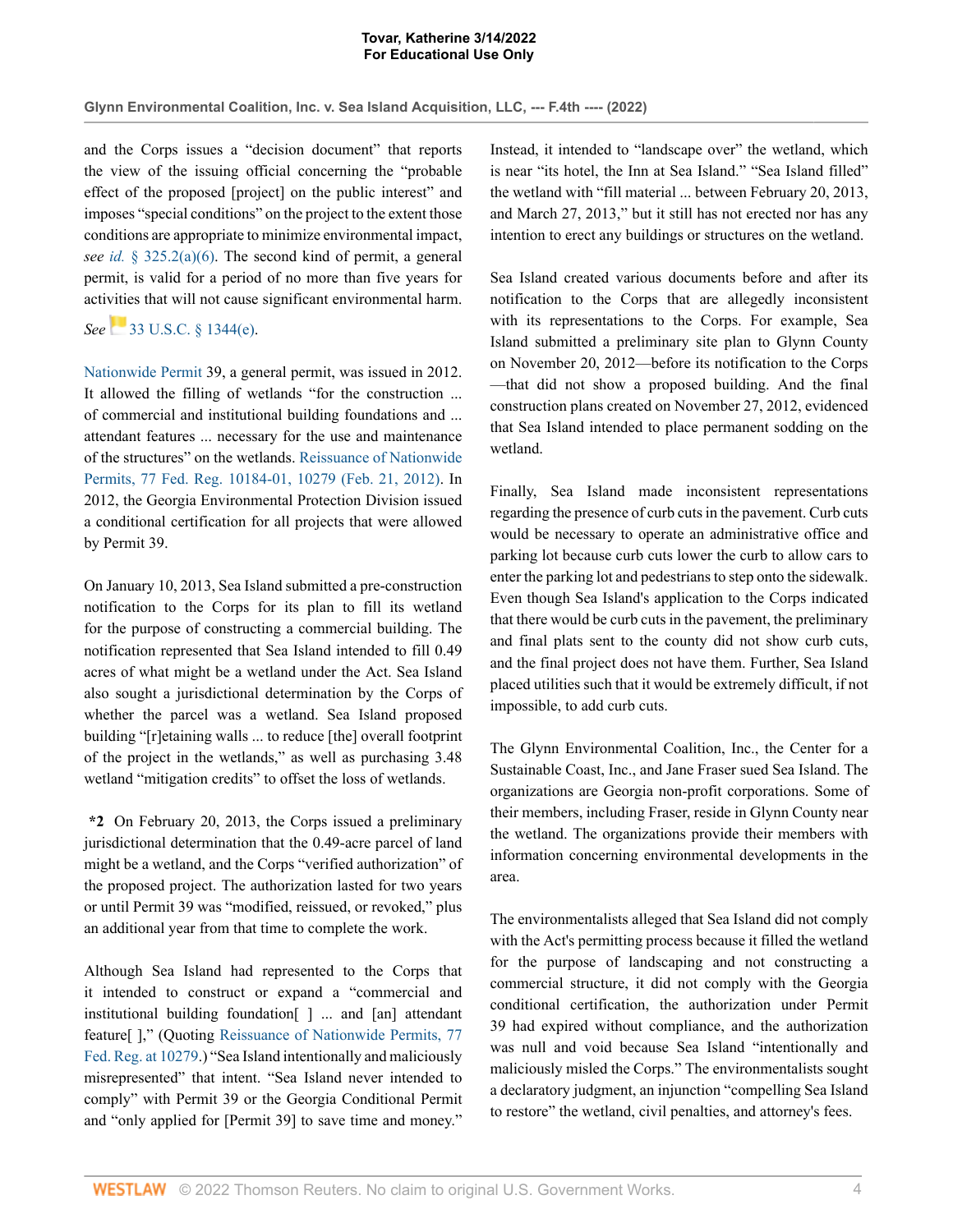**Glynn Environmental Coalition, Inc. v. Sea Island Acquisition, LLC, --- F.4th ---- (2022)**

Fraser is a "resident of Glynn County" who "ha[s] lived in the area ... for over twenty years" and is a member of both Glynn Environmental and Sustainable Coast. Fraser moved to the area "in large part due to the area's unique ecology, including its native habitat, wildlife[,] and vegetation." She "regularly recreate[s] in and enjoy[s] the aesthetics of the wetlands and marshes" in the general Dunbar Creek area. Before the fill of the wetland, Fraser "derived aesthetic pleasure" from the wetland, which she described as a "pleasing natural resource," and from "other similar wetland habitats in Glynn County by viewing the area in its *natural* habitat." (Emphasis added.) After the fill, the wetland was "replaced by *unnatural* grassed areas" and an "unnatural lawn" that is "less aesthetically pleasing." (Emphasis added.) The fill of the wetland was the partial cause of a "noticeable deterioration of the natural aesthetic beauty, water quality, and habitat of the ... area," and Sea Island's actions "diminished" Fraser's "aesthetic and recreational value" in the wetland and "its downstream tributaries." Fraser also alleges that she "observe[s] Dunbar Creek on a daily basis" as she drives over Dunbar Creek and that she has "noticed a significant difference in the water clarity in Dunbar Creek."

**\*3** Sea Island moved to dismiss the environmentalists' amended complaint for lack of standing and for failure to state a claim upon which relief could be granted. *See* FED. R. CIV. P. 12(b)(1), (6). Sea Island argued that the environmentalists' allegations did not establish that any of the parties had suffered an injury in fact and that the organizations could not establish associational standing. And it contended that, assuming the allegations established a legally cognizable injury, the complaint did not establish causation or redressability. Sea Island also contested the legal sufficiency of each of the environmentalists' claims. The environmentalists responded that they had suffered environmental, aesthetic, recreational, and procedural injuries, and that the organizations had associational standing through the standing of Fraser. The environmentalists also argued that they had adequately alleged causation and redressability, and they defended their complaint on the merits.

The district court dismissed the complaint for lack of standing on the ground that the environmentalists failed to allege an injury in fact. *See* FED. R. CIV. P. 12(b)(1). The district court addressed only Fraser's alleged aesthetic and recreational injuries, the environmentalists' alleged procedural injury, and the organizations' associational standing. The district court reasoned that Fraser had not alleged how her aesthetic and recreational interests in the area surrounding the wetland were harmed besides "conclusory and speculative assertions" that filling the wetland would cause harm to the surrounding area and injure Fraser's aesthetic and recreational interests. The district court rejected Fraser's alleged injury to her aesthetic interest in the wetland itself because "she d[id] not allege [that] she ever actually visited" the wetland "prior to its fill." It also reasoned that Fraser's allegations regarding her recreational interests were inadequate because she never explained what activities were inhibited and how they were inhibited. The district court concluded that the environmentalists had not alleged "particular facts that demonstrate" that Sea Island's "activity devalued" the environmentalists' "recreational and aesthetic interest in the ... [w]etland and Dunbar Creek" and so could not establish a concrete injury.

The district court also rejected the environmentalists' arguments regarding associational standing and procedural injury. "Because ... Fraser does not have standing to sue in her own right, [the organizations] do not have associational standing." The district court also reasoned that to allege a procedural injury, a plaintiff must show "an injury to a separate concrete interest." (Quoting *Region 8 Forest Serv. Timber Purchasers Council v. Alcock*, 993 F.2d 800, 810 (11th Cir. 1993).) Because the environmentalists had not adequately alleged any other concrete injury, the district court concluded

## **II. STANDARD OF REVIEW**

that they had not suffered a procedural injury.

**[1] [2]** We review the dismissal of a complaint *de novo*. *Aaron Priv. Clinic Mgmt. LLC v. Berry*, 912 F.3d 1330, 1335 (11th Cir. 2019). We accept as true the allegations in the complaint and attached exhibits and draw all reasonable inferences in favor of the plaintiffs. *Miljkovic v. Shafritz & Dinkin, P.A.*, 791 F.3d 1291, 1297 & n.4 (11th Cir. 2015).

### **III. DISCUSSION**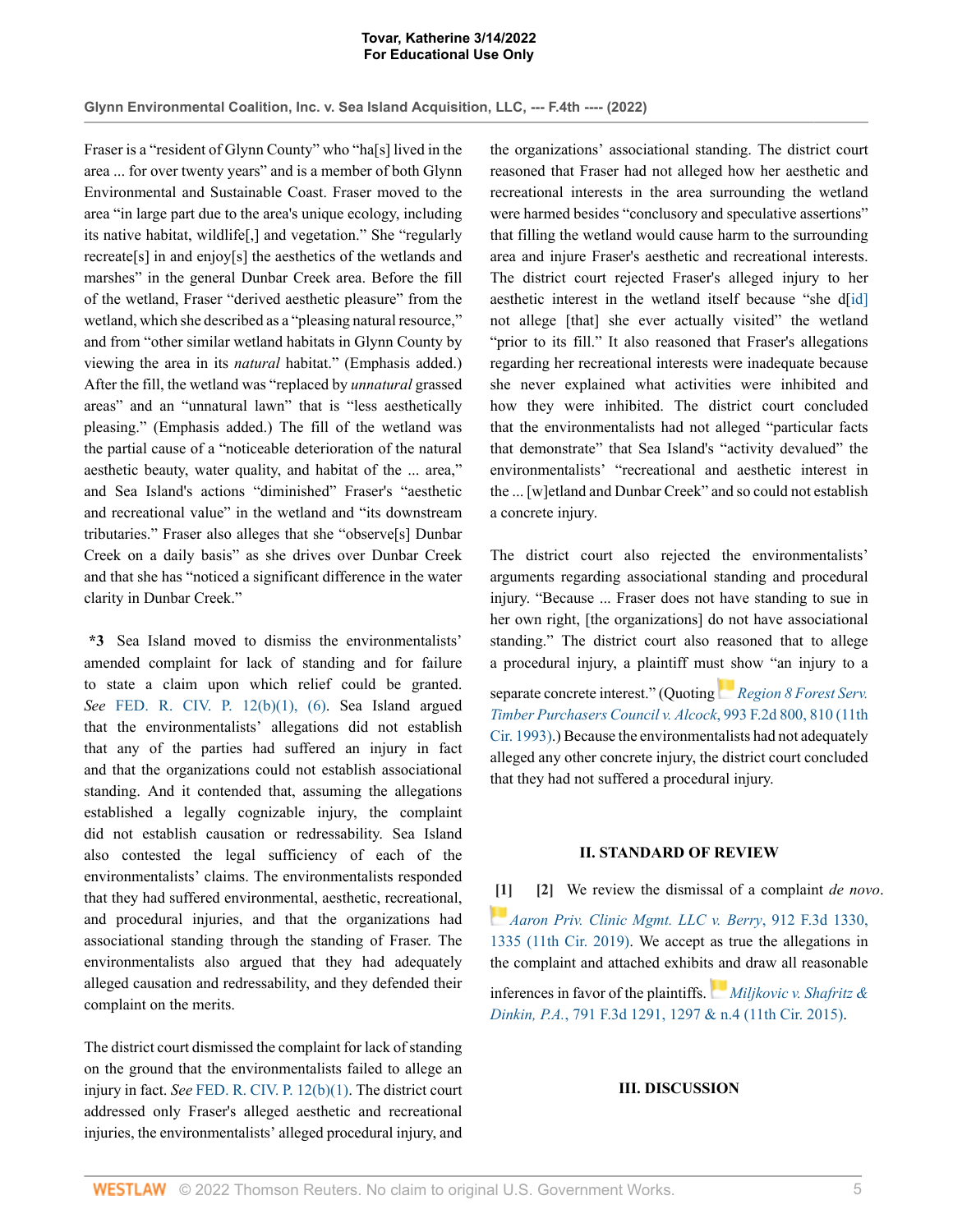**Glynn Environmental Coalition, Inc. v. Sea Island Acquisition, LLC, --- F.4th ---- (2022)**

**[3] [4] [5]** Article III standing requires a plaintiff to have "suffered an injury in fact, ... that is fairly traceable to the challenged conduct of the defendant, and ... that is likely to be redressed by a favorable judicial decision." *Muransky v. Godiva Chocolatier, Inc.*, 979 F.3d 917, 924 (11th Cir. 2020) (en banc) (quoting *Spokeo, Inc. v. Robins*, 578 U.S. 330, 338, 136 S.Ct. 1540, 194 L.Ed.2d 635 (2016)). "Each element of standing is 'an indispensable part of the plaintiff 's case' and 'must be supported in the same way as any other matter on which the plaintiff bears the burden of proof.' " *Aaron Priv. Clinic*, 912 F.3d at 1336 (quoting *Lujan v. Defs. of Wildlife* (*Lujan*), 504 U.S. 555, 561, 112 S.Ct. 2130, 119 L.Ed.2d 351 (1992)). At the motion-to-dismiss stage, we evaluate standing by determining whether the complaint "clearly alleges facts demonstrating each element." *Id.* (quoting *Spokeo*, 578 U.S. at 338, 136 S.Ct. 1540).

**\*4 [6] [7] [8] [9]** An injury in fact must be "concrete, 31 L.Ed.2d 636 (1972). particularized, and actual or imminent." *Muransky*, 979 F.3d at 925. An injury that is "conjectural or hypothetical" is constitutionally insufficient. *Id.* At the motion-to-dismiss stage, " 'general factual allegations of injury' can suffice," *id.* at 924 (quoting *Lujan*, 504 U.S. at 561, 112 S.Ct. 2130), so long as the complaint "plausibly and clearly allege[s] a concrete injury," *id.* (quoting *Thole v. U.S. Bank N.A.*, — U.S. — , 140 S. Ct. 1615, 1621, 207 L.Ed.2d 85 (2020)). Only factual allegations, and not legal conclusions, are relevant to our inquiry, and "mere conclusory statements ... do not suffice." *Ashcroft v. Iqbal*, 556 U.S. 662, 678, 129 S.Ct. 1937, 173 L.Ed.2d 868 (2009); *accord Muransky*, 979 F.3d at 924. A conclusory statement is a legal conclusion that is "couched as a factual allegation." *Iqbal*, 556 U.S. at 678, 129 S.Ct. 1937 (internal quotation

The environmentalists offer several arguments for why they have adequately alleged an injury in fact, including that Fraser suffered an aesthetic injury. Because we conclude that Fraser adequately alleged a concrete injury to her aesthetic interest in the wetland, we do not address the environmentalists' other arguments.

marks omitted).

**[10] [11] [12]** An individual suffers an aesthetic injury when she "use[s] the affected area" and is a person "for whom the aesthetic ... value[ ] of the area will be lessened by the

challenged activity." *Friends of the Earth, Inc. v. Laidlaw Env't Servs. (TOC), Inc.*, 528 U.S. 167, 183, 120 S.Ct. 693, 145 L.Ed.2d 610 (2000) (internal quotation marks omitted); *accord Sierra Club v. Johnson*, 436 F.3d 1269, 1279 (11th Cir. 2006). An individual can meet her burden of establishing that injury at the pleading stage "by attesting that [s]he uses ... an area affected by the alleged violations and that h[er]

aesthetic ... interests in the area have been harmed." *Black Warrior Riverkeeper, Inc. v. U.S. Army Corps of Eng'rs*, 781 F.3d 1271, 1280 (11th Cir. 2015) (quoting *Sierra Club v. Tenn. Valley Auth.*, 430 F.3d 1337, 1344 (11th Cir. 2005). "Aesthetic ... well-being" is an "important ingredient[] of ... quality of life in our society" and is a recognized interest even though it is often "shared by the many rather than the few."

*Sierra Club v. Morton*, 405 U.S. 727, 734, 92 S.Ct. 1361,

[13] Fraser "plausibly and clearly allege<sup>[d]</sup> a concrete injury" to her aesthetic interest. *See Muransky*, 979 F.3d at 924 (quoting *Thole*, 140 S. Ct. at 1621). Fraser gains aesthetic pleasure from viewing wetlands in their natural habitat. She regularly recreates in the area and sees the wetland. After the wetland was replaced with sodding, she derived less pleasure from the wetland because the habitat and vegetation were unnatural. These alleged injuries are sufficient at the pleading stage because Fraser need only allege "that [s]he uses" the "area affected" and that "h[er]

aesthetic ... interests ... have been harmed." *Black Warrior*, 781 F.3d at 1280 (internal quotation marks omitted). Her allegations are neither a mere legal conclusion that she suffered an injury in fact nor a legal conclusion that she suffered an injury in fact "couched as a factual allegation."

*Iqbal*, 556 U.S. at 678, 129 S.Ct. 1937 (internal quotation marks). Fraser explained how and why she derived aesthetic pleasure from the wetland that Sea Island filled. She then explained why her aesthetic interest in the wetland was harmed.

Sea Island makes three arguments in defense of the dismissal. First, it argues that the district court correctly concluded that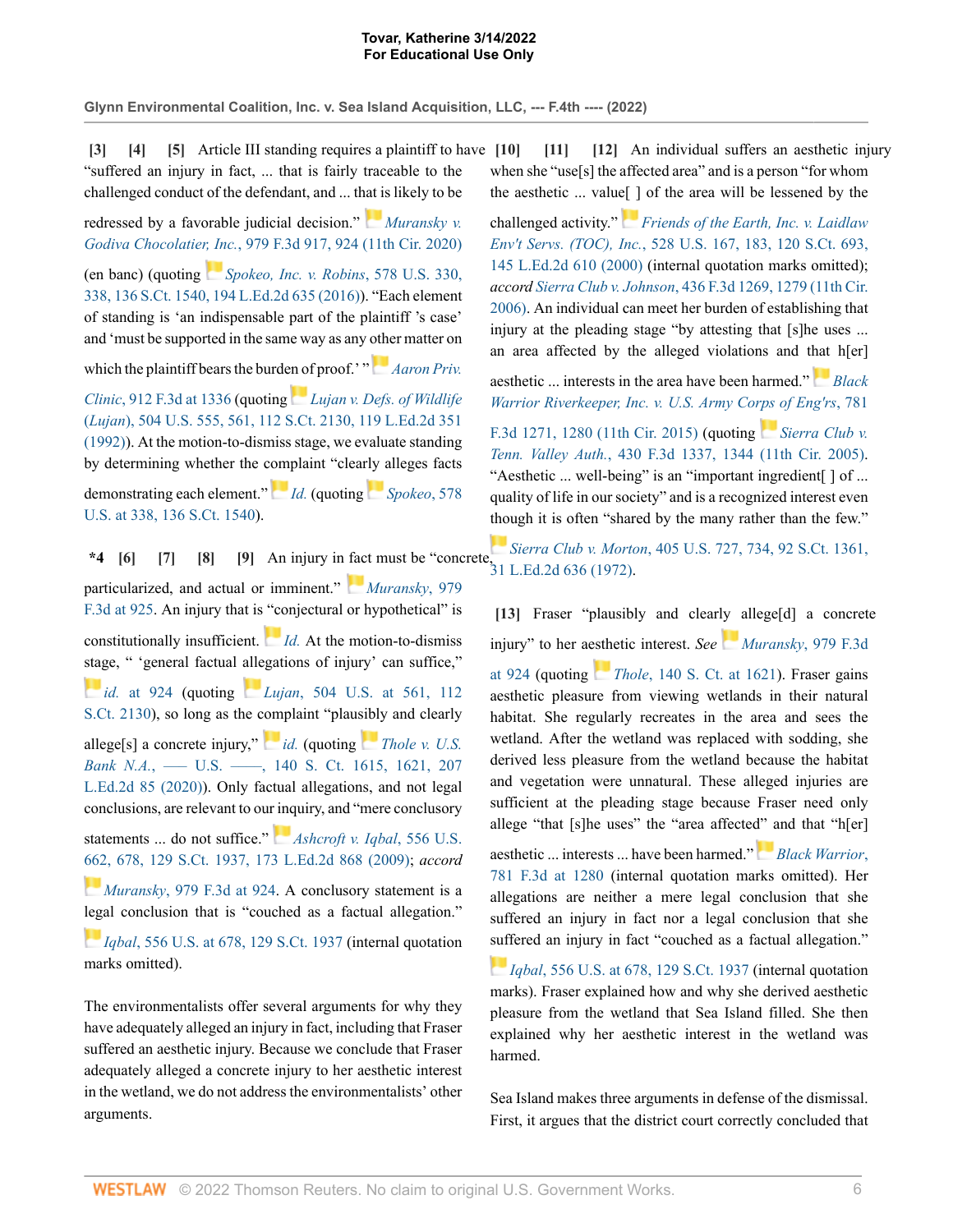**Glynn Environmental Coalition, Inc. v. Sea Island Acquisition, LLC, --- F.4th ---- (2022)**

Fraser needed to have "actually visited" the wetland "prior to its fill." The district court understood Fraser to have alleged only that "she enjoys the aesthetics of the wetlands" generally, so it reasoned that Fraser's allegations were "not sufficient to show and injury-in-fact." (Alterations adopted.) Second, Sea Island argues that Fraser must have "entered upon" the wetland to have an aesthetic interest in it. Third, Sea Island seems to argue that that the environmentalists categorically have no interest of any kind in the wetland because it is private property. We address and reject each contention in turn.

**\*5** Contrary to Sea Island's argument, Fraser did specifically allege in her affidavit that she "derived aesthetic pleasure" from the wetland "[p]rior to Sea Island['s] ... fill" of the wetland. But, in any event, Fraser was not required to visit the wetland before it was filled. Even if she did not previously derive pleasure from the wetland, Fraser suffers an injury in fact if she cannot now derive aesthetic pleasure from it because it was filled. For example, the Supreme Court has held that plaintiffs who alleged that they "would [have] like[d] to" have engaged in certain recreational activities but did not because of the defendant's alleged conduct had standing,

*Friends of the Earth*, 528 U.S. at 181–83, 120 S.Ct. 693, even though they had never used the affected area or had done

so only once or twice years before, *id.* at 200, 120 S.Ct. 693 (Scalia, J., dissenting).

Fraser also need not physically step foot on or use the wetland to have an aesthetic interest in it. Sea Island quotes language from the Supreme Court that "a plaintiff claiming injury from environmental damage must use the area affected by the challenged activity and not an area roughly in the vicinity of it." (Quoting *Lujan*, 504 U.S. at 565–66, 112 S.Ct. 2130 (characterizing the holding in *Lujan v. Nat'l Wildlife Fed'n* (*Nat'l Wildlife Fed'n*), 497 U.S. 871, 887–89, 110 S.Ct. 3177, 111 L.Ed.2d 695 (1990).) But closer examination of that decision reveals that the Supreme Court does not require physical occupation of the wetland.

*National Wildlife Federation* is distinguishable. There, the plaintiffs used unspecified parts of a two-million-acre area of Wyoming "in the vicinity of" the 4,500 acres that were affected by the government's challenged action. 497 U.S. at 886–87, 110 S.Ct. 3177 (emphasis omitted) (internal quotation marks omitted). All but 6,500 acres of that twomillion-acre area had been open to mining and oil and gas leases, and the government had opened 4,500 of the remaining land to leases, leaving only 2,000 acres closed to such leases.

*See id.* at 887, 110 S.Ct. 3177. The plaintiffs alleged that the government action harmed their "recreational use and aesthetic enjoyment of federal lands." *Id.* at 886, 110 S.Ct. 3177 (internal quotation marks omitted). At the summary judgment stage, the Court concluded that the plaintiffs had not established that those interests were affected because "averments" that the plaintiffs "use[d] *unspecified* portions of an immense tract of territory" did not satisfy the summary judgment standard even if they would have been enough to

survive a motion to dismiss.  $Id$ . at 889, 110 S.Ct. 3177 (emphasis added).

In contrast with *National Wildlife Federation*, Fraser alleged that she derived pleasure from the half-acre wetland that Sea Island filled, that she also has seen it after it was filled, and that she has observed the immediate area surrounding the wetland. Those allegations differ from an averment that a person's aesthetic interest is harmed solely because he uses part of a two-million-acre area, a small portion of which was opened to mining and oil and gas leases. Sea Island's position would require a plaintiff to have climbed on top of the arches in Arches National Park to challenge their destruction or to have stepped on the Old Faithful geyser at Yellowstone National Park to challenge its destruction. That position finds

no support in case law. *Cf. Lujan*, 504 U.S. at 562–63, 112 S.Ct. 2130 ("[T]he desire to use *or observe* an animal species, even for purely esthetic purposes, is undeniably a cognizable interest for purpose of standing." (emphasis added)).

**[14] [15] [16]** Federal courts enjoy the power to protect an interest that is "shared by the many rather than the few."

*Morton*, 405 U.S. at 734, 92 S.Ct. 1361. And "[t]he fact that an injury may be suffered by a large number of people does not ... make that injury a nonjusticiable generalized grievance." *Spokeo*, 578 U.S. at 339 n.7, 136 S.Ct. 1540. An injury can be "widely shared," *id.*, and remain actionable so long as "the impact on [the] plaintiff is [not] plainly undifferentiated and common to *all* members of the public," *Lujan*, 504 U.S. at 575, 112 S.Ct. 2130